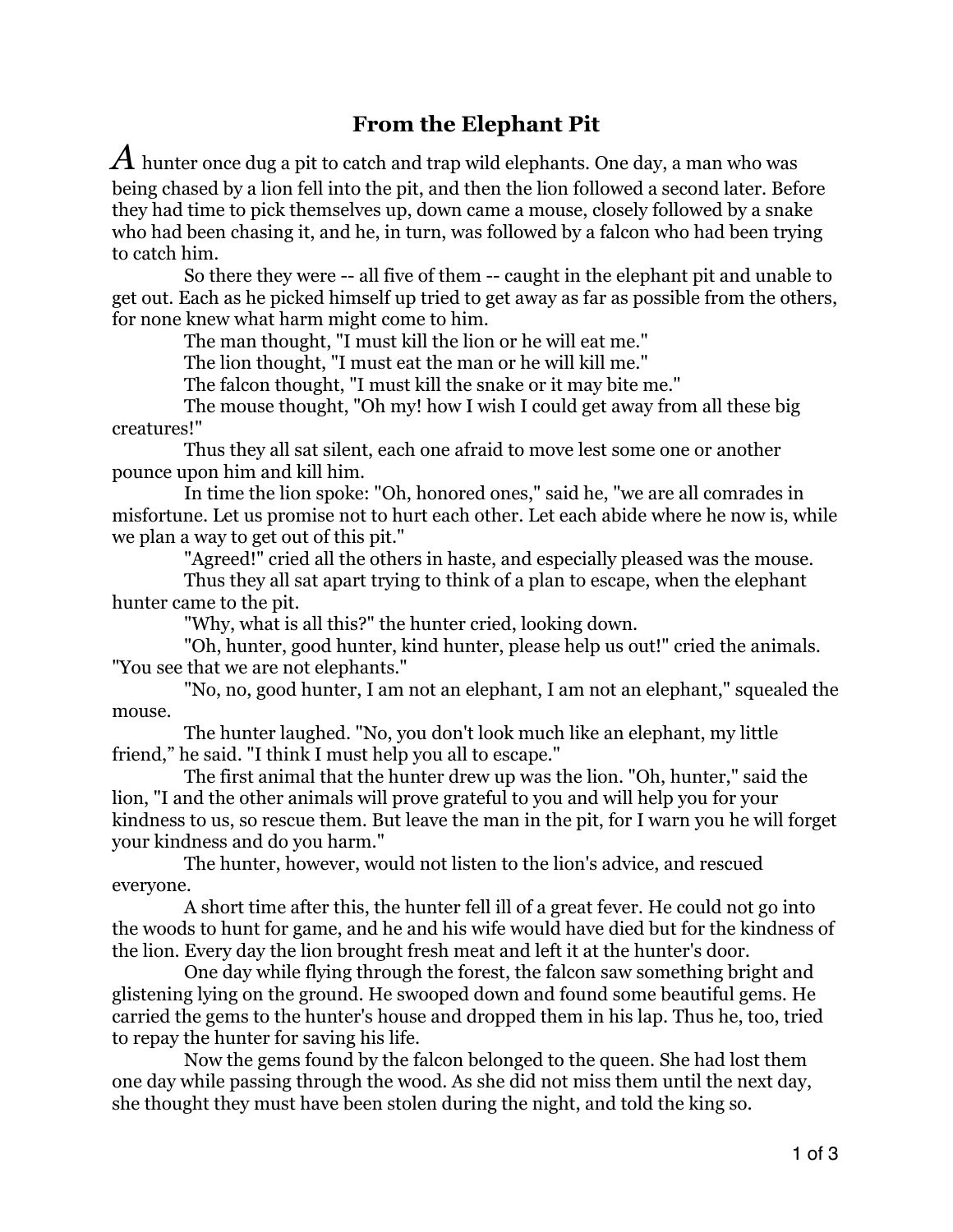The king at once sent out a man to find the gems, and the man he sent out was the very man who had fallen into the elephant pit and had been rescued by the hunter. In his search he came to the home of the sick hunter.

"Have you seen anything of such and such gems?" asked the man.

 "Yes," answered the hunter, and brought them and spread them on the table. "Where did you get these?" asked the man.

 "The falcon whom I rescued from the pit brought them to me," said the hunter. Now when the man looked on the gems, he craved them, and he said to the hunter, "These gems belong to the queen. She thinks someone has stolen them. I have been sent to find them. Unless I tell, nobody will ever know where they are. So, my friend, let us divide them. You keep half, and give half to me. Thus shall we both gain wealth and no one be the wiser."

 "What!" cried the hunter. "Do you take me for a thief? No! No, I say! The gems shall be returned to our good queen."

 "Then, my honest fellow," sneered the man, "you shall go to the palace as my prisoner."

 He clapped his hands, and two soldiers rushed in. "Bind him and carry him to the king! It is he who has stolen the queen's jewels!"

 The poor hunter, still weak from fever and illness, was carried bound to the palace. The king, believing the false man's story, would not listen to the poor hunter, but had him chained in a deep, dark dungeon.

The poor man was now in a pitiable state.

 "Alas!" he said, "the lion spoke but the truth. Because of the man that I rescued from my elephant pit I am now in this loathsome dungeon with none to pity me or to deliver me."

 "Say not so, good friend," said the mouse, coming out of a corner. "I pity you, and it may be I who can deliver you. Keep up your courage. I will go now to find help."

 The mouse ran off and soon returned with the snake. "Now I am glad," said the snake, "to have a chance to show my gratitude. Here is a little box of cream. Hide it in your chest. Today when the king walks in the garden, I will sting him on the heel. The cream in that little box alone can save his life. I urge you, use it."

True to his word, the snake bit the king as he walked in the garden.

 "He will die! He will die!" wailed all the people. "None of our doctors know a cure for the bite of that snake."

 As the queen sat weeping by the king's side, the mouse drew near and spoke to her. "O queen, there is one who can cure the king -- the hunter who lies in the lowest dungeon. Send for him quickly, lest it be too late."

 Hastily the queen gave the order, and the hunter was brought to the king's side. Taking the box of cream from his chest, he put some on the wound. At once the swelling went down, the pain disappeared, and the king was well again.

 "What reward shall I give you?" said the king. "Ask what you will, my deliverer."

 "O king," replied the hunter, "I ask only of your one great favor, that you listen to my story."